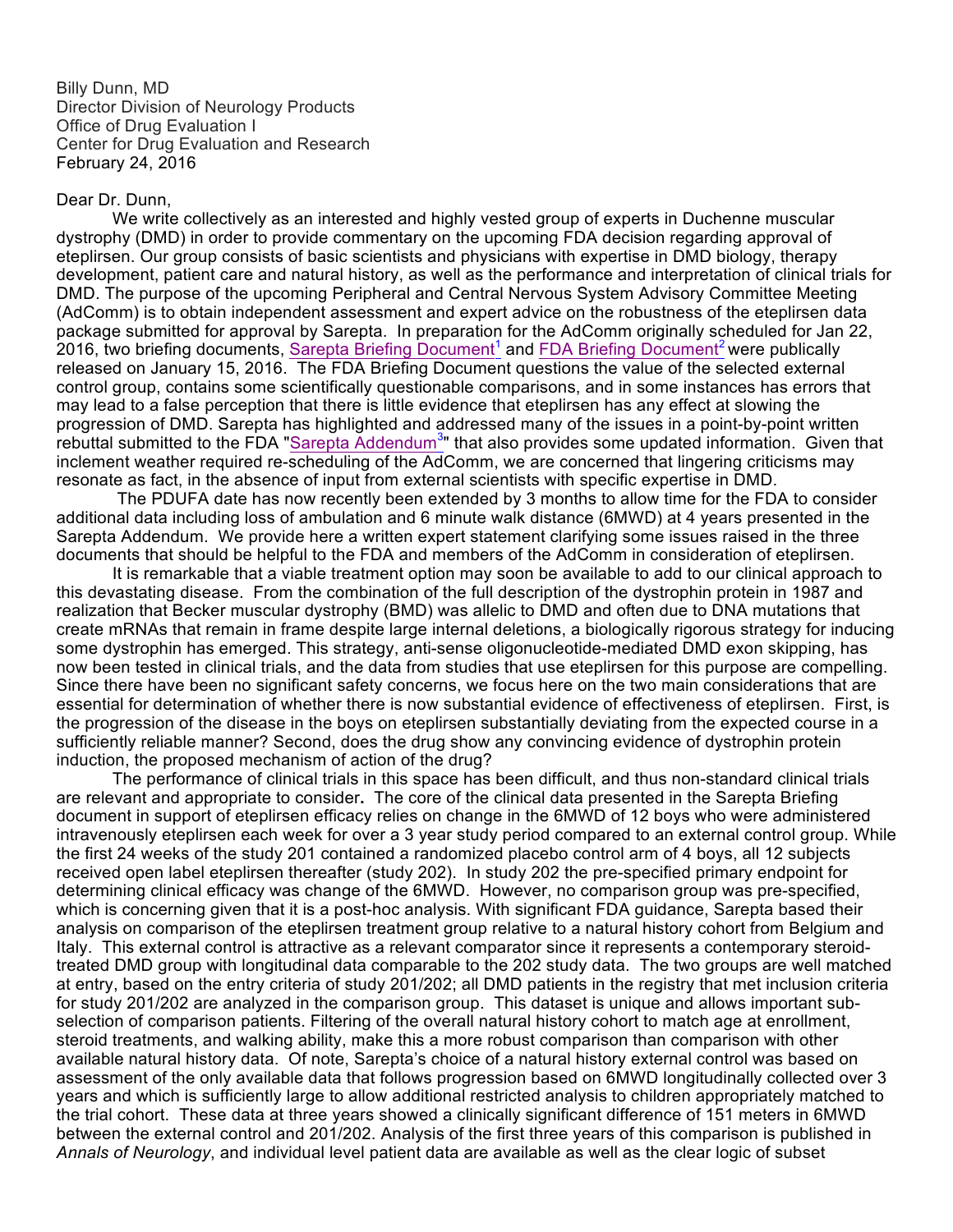selection, which increases confidence in this comparator group. These three-year data alone are clearly supportive of accelerated approval, however the new 4-year data regarding age at loss of ambulation now provide even more compelling data for accelerated approval based on an irreversible morbidity. The hard endpoint of loss of ambulation is not affected by motivational factors, and has a typical definition as the inability to perform a timed 10m-walk/run test.

The FDA Briefing Document questioned the validity of the Sarepta selected external control and suggested that comparison to a cohort of subjects who would appear to be from the placebo arm of BioMarin's 48-week clinical trial of drisapersen in DMD would be more appropriate.We do not feel that it is appropriate to compare the eteplirsen treated group to this placebo control group because the utility of this type of comparison is severely limited by three striking differences: 1) this placebo group is more heterogeneous for both 6MWD and age relative to study 201/202 at entry, and 2) the duration of the placebo control was only for 48 weeks and forms an inadequate comparison group that discounts the now greater than additional 3 years of treatment data available from study 202, 3) only 2 of the 61 placebo control data are from subjects older than 13 years, whereas 9 of 12 are older than 13 years in the study 202 as per the Addendum. Consistent with the inability to interpret this proposed comparison, the FDA Briefing Document presented no formal analysis to determine if there is a quantifiable difference between the eteplirsen cohort and the suggested placebo control from another study, thus providing no means to independently comment on this analysis.

The FDA has designated that additional extension data are a major amendment to the NDA that warrants a full review. In these additional data (Sarepta Addendum), loss of ambulation data at 4 years of eteplirsen administration indicates that 4 of 4 (100%) boys on study 201/202 remained ambulant past the age of 14y, while only 2 of 10 (20%) in the Belgian/Italian external control group remained ambulant past age 14y. Other available natural history data from United Dystrophinopathy Project, CINRG, and Duchenne Connect are consistent with the external control group supporting that on average only 20-30% of long-term steroid treated DMD patients remain ambulatory past age 14y. Thus, the extended length of data collection and comparison with additional external datasets provide independent evidence that eteplirsen administration has had a positive effect and further validate the Belgian/Italian external control. Such data on loss of ambulation, greatly augments the presented differences in 6MWD, and is particularly significant, since it directly reports on an irreversible morbidity that is highly clinically significant. It is appropriate for the FDA to consider these important new data. The clinical relevance of loss of ambulation as a hard endpoint is strengthened by the fact that there is long-term natural history data linking loss of ambulation to subsequent onset of loss of upper arm use, scoliosis, and the onset of need for mechanical ventilation.

The collective signatories note that the group of 12 eteplirsen treated boys, even accounting for daily deflazacort usage or twice-weekly prednisone, is clearly performing better than our collective clinical experience and the published literature would predict. Collectively, a portion of us represent a group of physicians who have observed over 5,000 DMD patients in our practices over an average of more than 15 years. Published external natural history data and our clinical experience strongly support that the 12 boys treated for over 4 years show a milder clinical progression, likely due to a positive treatment effect of eteplirsen.

Dystrophin is a low abundance, large intracellular protein that serves a primary role to stabilize the muscle membrane in the context of contraction and also plays a role in signal transduction. Mutation of the dystrophin encoding *DMD* gene and consequent loss of the encoded dystrophin protein expression is the proximal defect responsible for DMD. Eteplirsen was designed to force exon 51 exclusion from the mature mRNA transcript, thus correcting the reading frame, and rescuing the expression of an internally deleted and partially functional dystrophin protein. While techniques for visualization and assessment of the dystrophin protein, including immunohistochemistry (IHC) and western blot, have been developed and used routinely in clinical practice for diagnosing Duchenne versus Becker muscular dystrophy for over two decades, lack of standardized methods for precise dystrophin quantitation led the FDA to convene a workshop in March 2015, "Measuring Dystrophin in Dystrophinopathy Patients and Interpreting the Data." At this workshop, in concluding remarks, every member of the expert panel invited by the FDA recommended assessing dystrophin expression in muscle biopsies using both western blot and IHC, as each technique gives different insights that are needed for proper assessment of dystrophin levels and distribution. However, the FDA Briefing Document dismisses data presented that evaluates dystrophin expression by IHC, under-representing the value of these data in evaluating whether eteplirsen induces enough dystrophin to feasibly contribute to improved muscle function.

Unlike the situation in BMD, where typically every muscle fiber expresses internally deleted dystrophin protein, systemic administration of an exon skipping morpholino leads to dystrophin expression selectively in a subset of muscle fibers preferentially targeted by the drug. Therefore, comprehensive assessment of the value of eteplirsen-induced dystrophin requires consideration of both the absolute amount of dystrophin present (best determined by western blot) as well as its distribution within a single muscle fiber and across the muscle tissue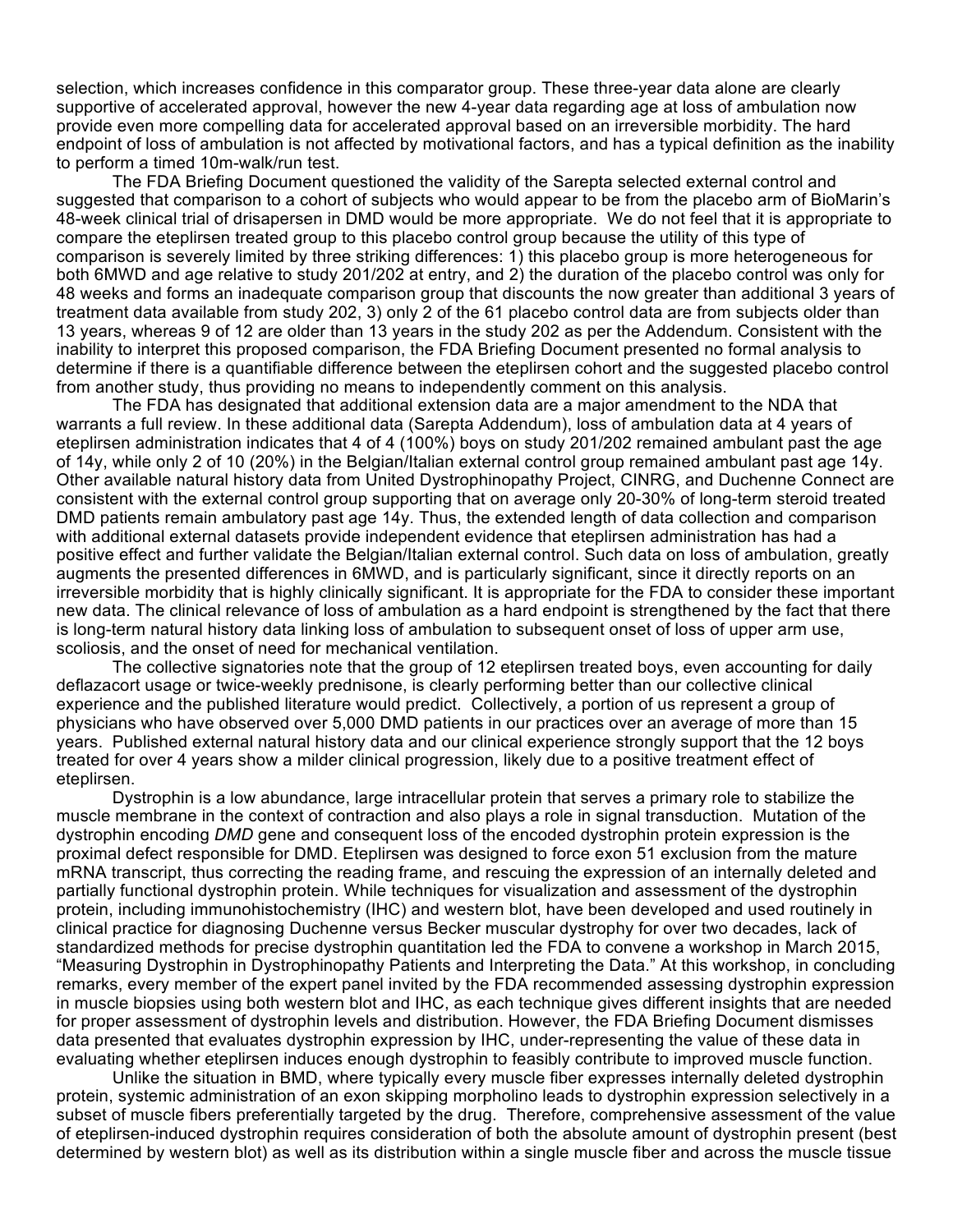(best determined by IHC). Together, these assays allow for an estimation of the range of dystrophin levels induced per positive fiber as well as the percentage of fibers per muscle that are affected.

In considering that eteplirsen promotes on average 0.93% of normal control levels of dystrophin (range 0%-2.47%), which is concentrated within an average of 16% "dystrophin positive" fibers (range 1.4%-33.5%), it is reasonable to expect that levels of dystrophin expressed in some positive fibers could be as high as 5-12% of normal; levels clearly predicted to impart some, albeit incomplete, protection of myofibers from contraction induced damage. Based on the data presented in the Sarepta Briefing Document, we conclude that there is strong evidence of induced dystrophin production upon prolonged eteplirsen exposure and that the levels of dystrophin expressed within fibers and the percentage of positive fibers observed are consistent with relative improvements in muscle function attributed to eteplirsen administration in 201/202.

Of note, the 0.3% number cited in the FDA briefing document as the level of dystrophin observed in untreated DMD, is not well substantiated by the literature, and would appear to be derived from another company's new drug application data package. In the absence of an available universal dystrophin standard, each research facility currently uses different normal control samples. Thus, it is not possible to relate absolute values across independent studies and different protocols. Data presented in the Sarepta Briefing Document validates that their assay can reliably detect as little as 0.25% normal dystrophin above background, and they report 0.08% of normal dystrophin per this assay in untreated DMD samples, which is consistent with our current knowledge of Duchenne.

While we cannot predict the precise level of eteplirsen-induced skipped dystrophin required for functional improvement, data from studies on BMD and DMD patients and in mouse and canine dystrophinopathy models support the suggestion that relatively low levels of dystrophin can be functionally significant, even if only expressed in a limited number of fibers. Several lines of evidence support this suggestion: 1) Some BMD patients have been reported to express dystrophin levels as low 2-5% of normal, yet still present with a phenotype that is milder than Duchenne; 2) DMD patients with mutations amenable to reading frame correction by skipping exon 44 express low levels of dystrophin and are consistently observed to have significantly slower disease progression; 3) Treatment of mouse and canine DMD models with exon skipping oligonucleotides demonstrate some functional improvement with low levels of skipped dystrophin induction, though maximal benefit requires 10-30% dystrophin; and 4) DMD mouse models, engineered to express dystrophin in varying numbers of fibers, demonstrate that as few as 2-5% dystrophin positive fibers can impart significant functional gain.

While many BMD patients, including those expressing dystrophin proteins similar to eteplirsen-induced dystrophins, express 30-50% dystrophin in every fiber, this observation in no way indicates that these levels are required to impart significant myofiber protection or muscle function. As a point of clarification, we do not expect eteplirsen treatment to completely convert a Duchenne child to a mild Becker phenotype, even if dystrophin expression levels were optimally induced at 9.4 years, as in study 201/202. In fact, it is expected that dystrophin expression later in life, after the dystrophic pathology is well established, will not be as effective as expression from birth. Nonetheless, we do expect some benefit in slowing disease progression. Conversely, we may well expect that initiation of eteplirsen prior to the onset of significant dystrophic change, by treating boys younger than the 201/202 subjects, may have greater benefit that seen in the current subjects.

IHC can also inform on proper sub-cellular location at the sarcolemma within the dystrophin-associated glycoprotein complex (DGC), where the protein must traffic in order to function. Analysis of dystrophin subcellular localization in eteplirsen treated muscle biopsies indicates that the dystrophin produced is properly localized and restores other DGC components, consistent with the expression of a functioning protein.

We recognize that many variables currently prevent absolute quantification of dystrophin expression in biopsy tissue for use as a stand-alone surrogate biomarker. However, importantly, we conclude that the findings of this trial are sufficiently robust to support the proposed mechanism of action of eteplirsen, to provide a plausible explanation for the relative gain in function observed within the treatment group and serve to bolster confidence that there is a positive treatment effect.

As is the case for all small studies, there remains some uncertainty as to whether the findings will accurately represent subsequent observations in larger study groups. However, the only way to address that uncertainty is to expose more individuals to the drug and assess efficacy on the overall amenable population over even longer periods of time. The excellent safety profile of eteplirsen makes this strategy reasonable. Implementation and reliable usage of non-traditional trial paths is especially important for rare diseases where small population size challenges the ability to robustly test drugs using large randomized double blind placebo controlled trials. The FDA Briefing Document also implies that the ongoing non-placebo controlled confirmatory eteplirsen trial (NCT02255552) and additional eteplirsen safety studies (NCT02420379 and NCT02286947) initiated in response to FDA guidance may not be considered sufficiently robust to allow for approval. Given the relative paucity of patients with amenable mutations, the flexibility afforded by FDASIA, and the fact that